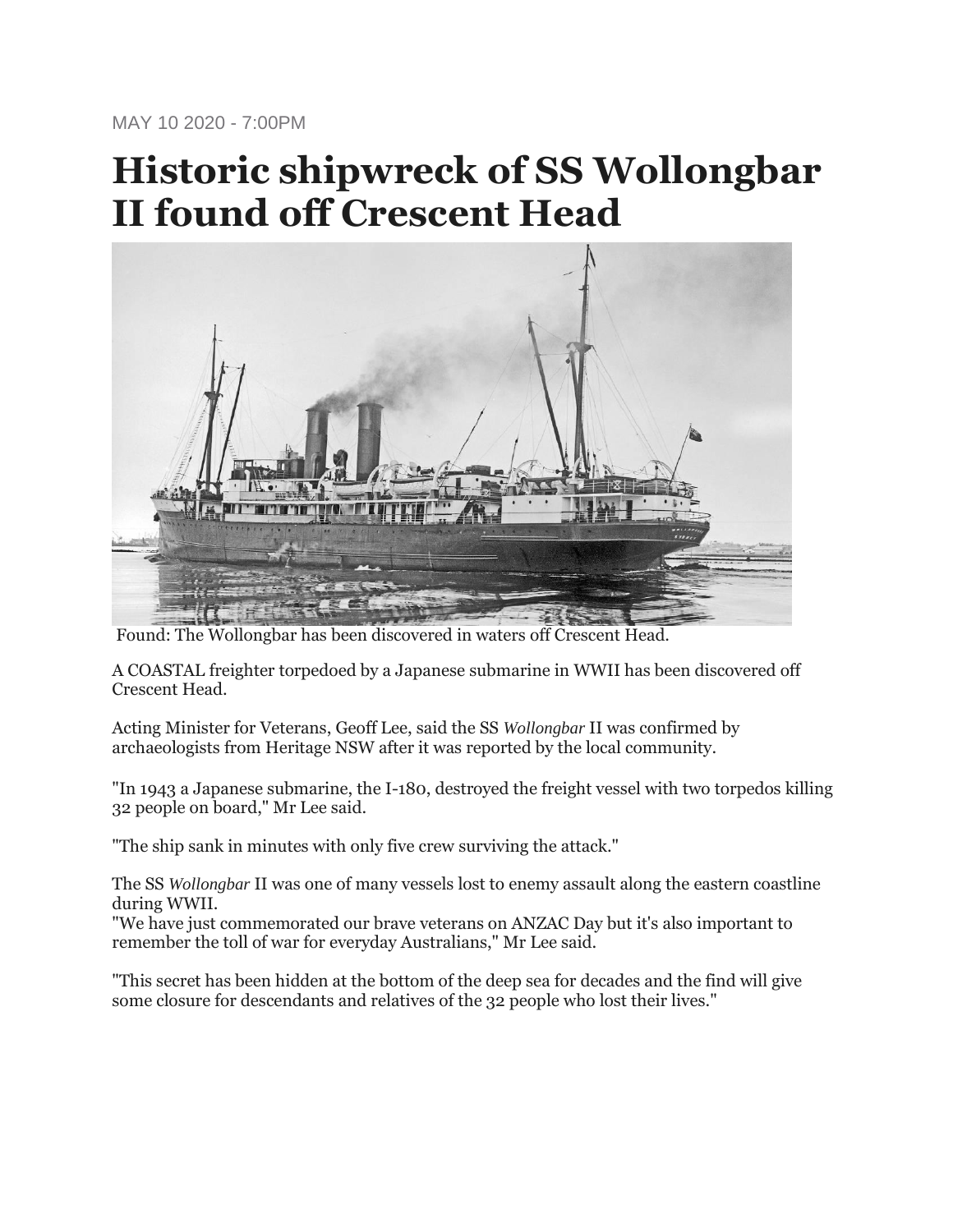

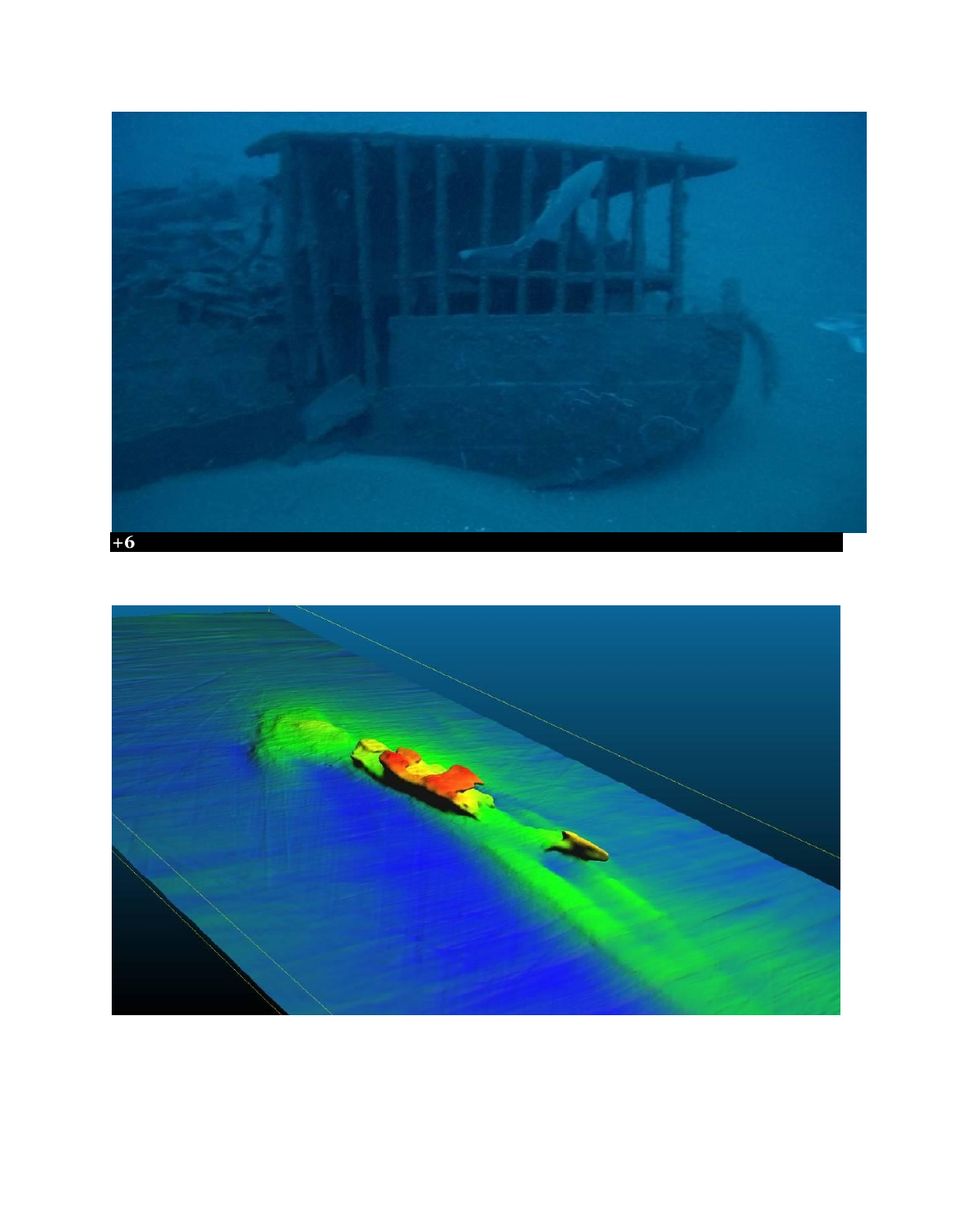|                                                                                                                                                                | S. S. WOLLONGBAR II  |                     |              |
|----------------------------------------------------------------------------------------------------------------------------------------------------------------|----------------------|---------------------|--------------|
|                                                                                                                                                                |                      |                     |              |
|                                                                                                                                                                |                      |                     |              |
| DEDICATED TO THE MERCHANT SEAMEN<br>WHO SERVED ABOARD S.S. WOLLONGBAR WHICH WAS TORPEDOED<br>BY A JAPANESE SUBMARINE OFF CRESCENT HEAD<br>Captain C. T. BENSON |                      |                     |              |
|                                                                                                                                                                |                      | ANDERSON W.         | KOLLIAS B.T. |
|                                                                                                                                                                |                      | <b>ARCHIBALD G.</b> | McAULEY J.C. |
| <b>BARTON H. E.</b>                                                                                                                                            | <b>MACDOUGALL N.</b> |                     |              |
| · BLINKHORN B.                                                                                                                                                 | MACKINNON D.         |                     |              |
| · BROWN R.                                                                                                                                                     | M'LEAN W.            |                     |              |
| CARLSON O.V.                                                                                                                                                   | MARTIN C.M.          |                     |              |
| CROXFORD N. F.                                                                                                                                                 | + MASON W. J.        |                     |              |
| DALTON J.                                                                                                                                                      | MILLS C. H.          |                     |              |
| DURIE J.R.                                                                                                                                                     | MULLEN P.            |                     |              |
| DURIE K. J.                                                                                                                                                    | NEILL F. H.          |                     |              |
| · EMSON F.                                                                                                                                                     | SARGENT O.           |                     |              |
| ENKE . M.                                                                                                                                                      | SURRY S.V.           |                     |              |
| FORRY G.                                                                                                                                                       | * TEHAN F.           |                     |              |
| <b>GAMEL W.M.</b>                                                                                                                                              | WAITES A.            |                     |              |
| GRAY J.H.                                                                                                                                                      | WATSON F.            |                     |              |
| HEMMINGS W. J.                                                                                                                                                 | WHITE D.F.           |                     |              |
|                                                                                                                                                                |                      |                     |              |
| KNAPP F.A.                                                                                                                                                     | WILCOX G. E.         |                     |              |

Local MP Melinda Pavey said a significant part of the Mid North Coast's wartime history had been solved with the shipwreck's discovery.

"The Crescent Head and Port Macquarie fishing industry cooperated brilliantly to help solve this mystery and I want to congratulate Heritage NSW for its important leadership," Mrs Pavey said.